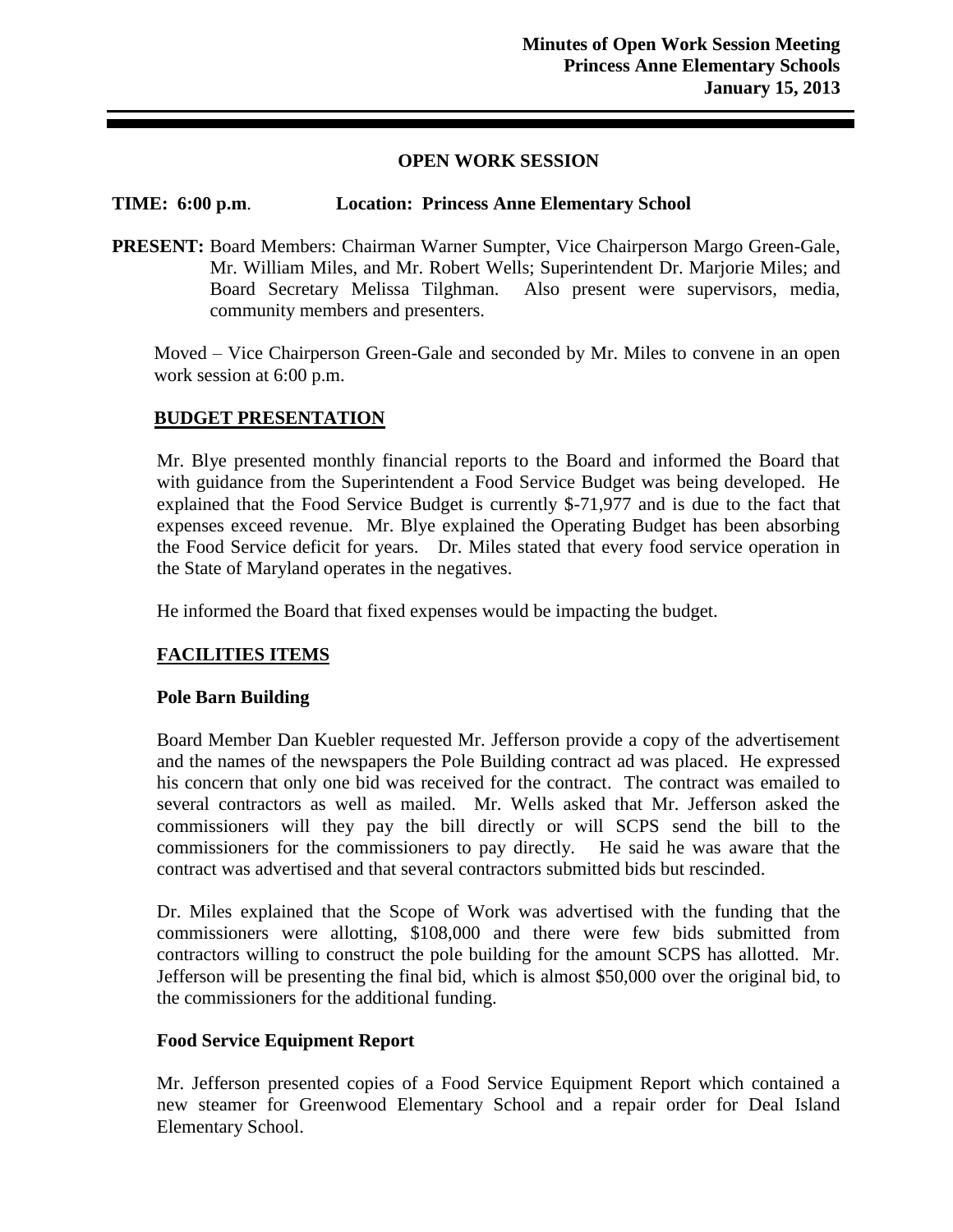## **Building Security**

Ms. Carter presented a bulleted list of security measures currently being taken. Additional security is being set up at athletic events, Connect Ed will be used to inform parents of crisis situations, information was received from Mr. Jefferson to help with improving building security, and staff have been looking for grants which will help pay for Student Resource Officers at the schools. Board Member Sumpter requested that the Board follow legislative rules are followed. Chairman Miles asked Ms. Carter to publish through the media and post on the SCPS website the steps that SCPS has been taking to provide safety for Somerset's students.

### **Whistle Blower Policy Presentation**

Dr. Miles presented research information on a Whistle Blower Policy. Dr. Miles will use information from the following policies to develop a Whistle Blower Policy: Policy 700-4, Anti Harassment Policy; 100-03,Ethics Policy; 800-12, Federal/State Statue Regulations-Complaint.

The Board requested the Superintendent to draft a Whistle Blower Policy.

The Board agreed that additional meeting per month would be needed and requested the Superintendent to revise the School Board Policy, 100-13 to increase the number of meetings per month. The Board discussed holding regular Board meetings on the first and third Tuesday every month

Motion – Board Member Sumpter and seconded by Mr. Kuebler to adjourn the meeting at 6:40 p.m. and the Board convened in an open regular session.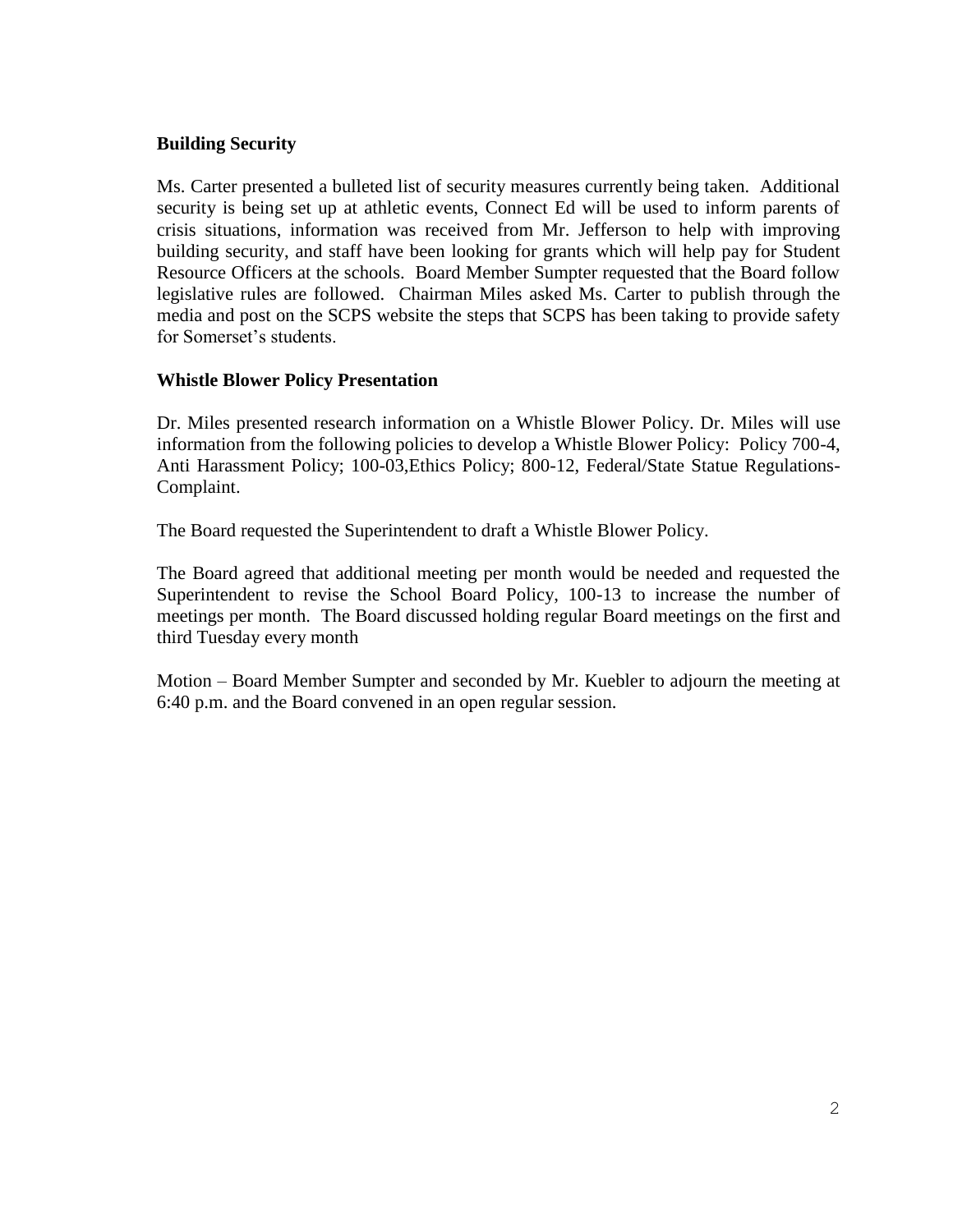### **OPEN REGULAR SESSION**

### **TIME: 4:00 p.m. Location: Princess Anne Elementary School**

**PRESENT:** Board Members: Chairman Sumpter, Vice Chairperson Green-Gale, Mr. Miles, and Mr. Wells; Superintendent Miles; and Board Secretary Tilghman. Also present were supervisors, media and community members.

### **REORGANIZATION OF THE BOARD**

Motion – Ms. Green-Gale and seconded by General Warner Sumpter to elect Mr. William Miles as the Board Chairman; unanimously agreed. Mr. Miles accepted the nomination as Board Chairman.

Motion – Mr. Kuebler and seconded by General Sumpter to elect Mr. Robert Wells as the Board's Vice Chairman; unanimously agreed. Mr. Wells accepted the nomination of Board Vice Chairman.

### **ADOPTION OF AGENDA**

Motion: Mr. Wells and seconded by Ms. Green-Gale to adopt the amended agenda; unanimously carried.

### **PUBLIC COMMENTS**

NONE

### **CLOSED MEETING:**

4:20 p.m. – Pursuant to Section 10-508 of the **Annotated Code of Maryland** Motion: Mr. Wells and seconded by Mr. Kuebler; unanimously carried

**Reviewed and Approved Closed Minutes** December 18, 2012

**Performed Administrative Functions – Section 10-503** Administrative Procedures were not discussed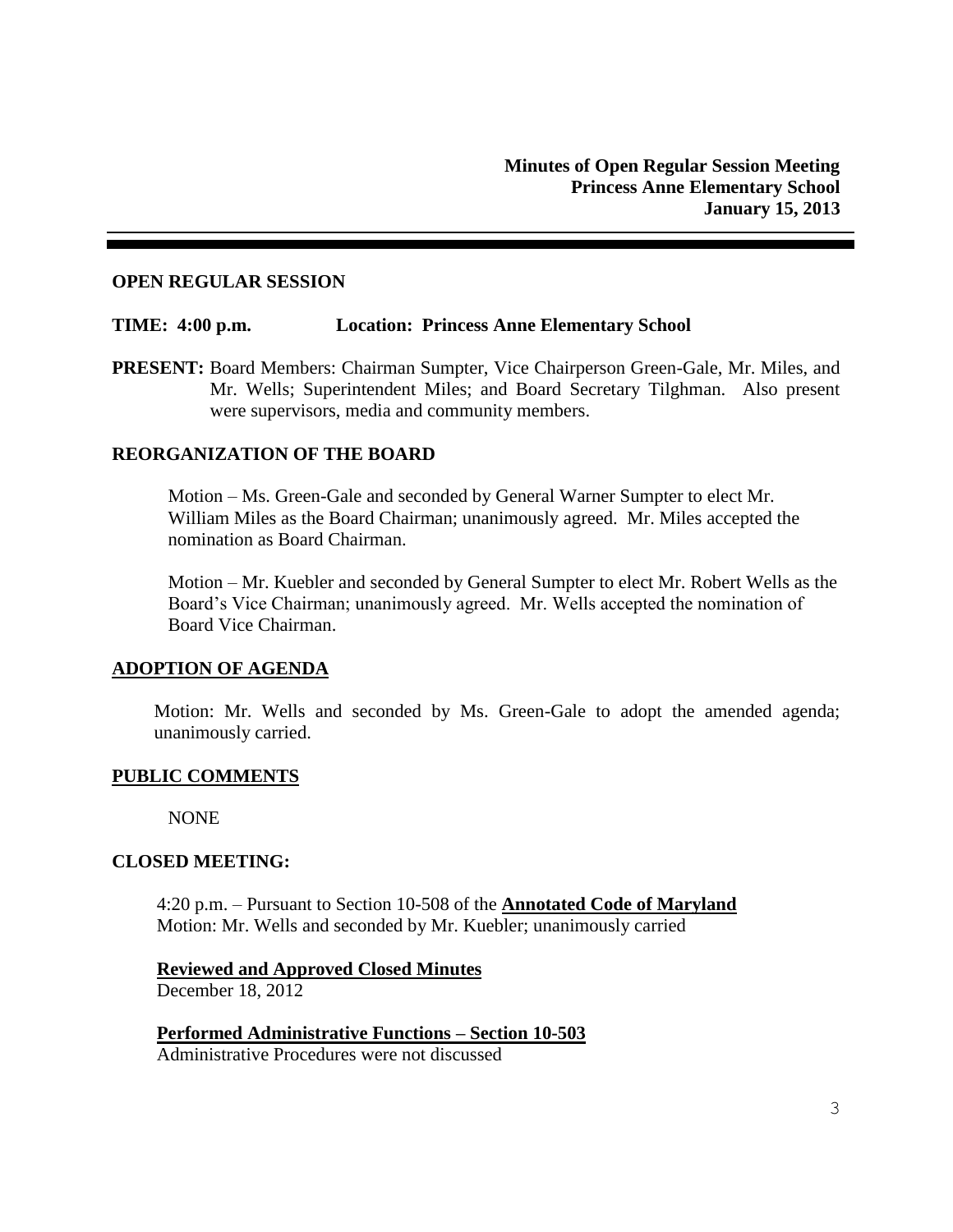## **Discussed Personnel Matters – Section 10-508(a) (1)**

Received, reviewed and discussed personnel matters relating to:

- $\triangleright$  New Hires, Retires, Resignations
- > Transportation Personnel

## **Consulted with Attorney to Obtain Legal Advice – Section 10-508 (a)(7)**

Received advice from the Board Attorney on the Solar Energy Project

### **Discussed Transportation Contracts – Section 10-508 (a) (14)**

Discussed Bus Substitute hiring procedures

**PRESENT:** Board Members: Chairman Miles, Vice Chairperson Wells, Ms. Green-Gale, General Sumpter, and Mr. Kuebler; Superintendent Miles; Beth Whitelock and Paul Jefferson; and Board Secretary Tilghman.

### **The Board reconvened in Open Regular Session - 7:00 p.m.**

### **Pledge of Allegiance**

### **Approval of Open Regular Session Minutes**

Motion: Board Member Green-Gale and seconded by Vice Chairman Wells to approve the minutes of December 18, 2013 with a 4:1 vote. Mr. Kuebler abstained from voting as he was not yet a Board member when the December 18, 2012 Board meeting was held.

### **Announcement of Closed Meetings:**

Chairman Miles announced that the Somerset County Board of Education met in a Closed Session on the following dates on January 15, 2013 pursuant to Section 10-508 of the *Maryland Annotated Code* for the reasons listed below:

### **January 10, 2013**

- $\triangleright$  Performed administrative functions Section 10-503
- $\triangleright$  Discussed personnel matters Section 10-508(a) (1)
- $\triangleright$  Received advice from Legal Counsel Section 10-508 (a)(7)

### **January 15, 2013**

- $\triangleright$  To review and approve the closed meeting minutes of December 18, 2012
- $\triangleright$  To perform administrative functions Section 10-503
- $\triangleright$  To discuss personnel matters Section 10-508(a) (1)
- $\triangleright$  To seek advice from Legal Counsel Section 10-508 (a)(7)
- $\triangleright$  To consider matters related to contracted agreements Section 10-508 (a)(14)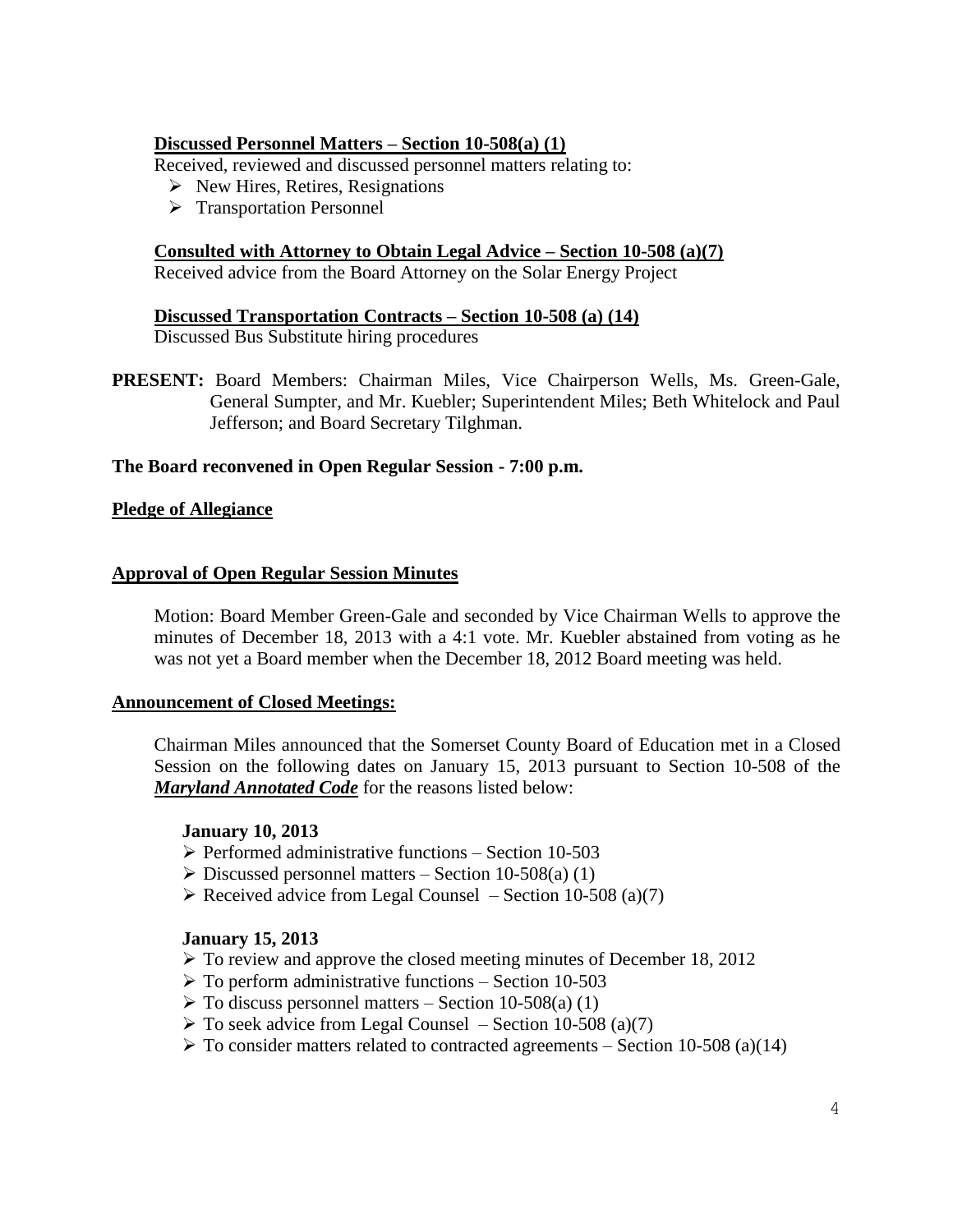## **Public Comments**

Mitch Simpson presented a list of SCPS safety and security measures he would like to see implemented within the schools.

Mark Konalpolskey, Crisfield City Councilman, stated he would like to work more closely with the Board and would like to be an intricate part of school improvement.

Phil Riggin, a concerned citizen, welcomed the Superintendent and the new Board member. He stated that the Board should be more actively involved in the school system and that a Board member should attend the annual budget meeting of SCPS and the commissioners. The commissioners should know exactly what SCPS is requesting within the budget.

Henry Teagle, addressed the Board regarding school safety. He stated that the building perimeter around the schools should be more safe & secure to protect students and that the courthouse has better security than the schools. There are home security grants available and the schools must apply. Mr. Teagle stated trained qualified individuals must be in the schools. Mr. Teagle stated that he would provide a five step plan to help the Board acquire home security funding.

Garland Hayward, town commissioner, requested a response from the Board regarding Mr. Kuebler being in violation of the Sunshine Law by posting communications between Mr. Kuebler and Dr. Miles. Mr. Miles stated that the Board had talked to Board Attorney Jeffers and was informed that Mr. Kuebler was not in violation. Mr. Hayward requested that the Board put a policy in place to disallow personal communications from being posted on blogs.

Bernard Johnson, bus contractor, informed the Board of the recent visit from Mr. Kuebler. He expressed to the Board that Mr. Kuebler had approached him in a disruptive manner. Mr. Johnson was offended with Mr. Kuebler's line of questioning.

Lucy Webster, GES cafeteria worker, questioned the Board about possible loss of jobs due to the Chartwell company taking over. The Board informed Ms. Webster that Chartwell was just showing a presentation and no decisions have been made, but either way the Board did not discuss any jobs lost within the food service dept.

### **Student Board Members' Activities Reports**

Crisfield Academy & High School student representative presented a very informational report and was thanked by the Board members. Mr. Mason informed the Board that two students from the Comprehensive Class were attending Wor Wic for continuing education. Washington Academy & High School student representative was excused from the meeting.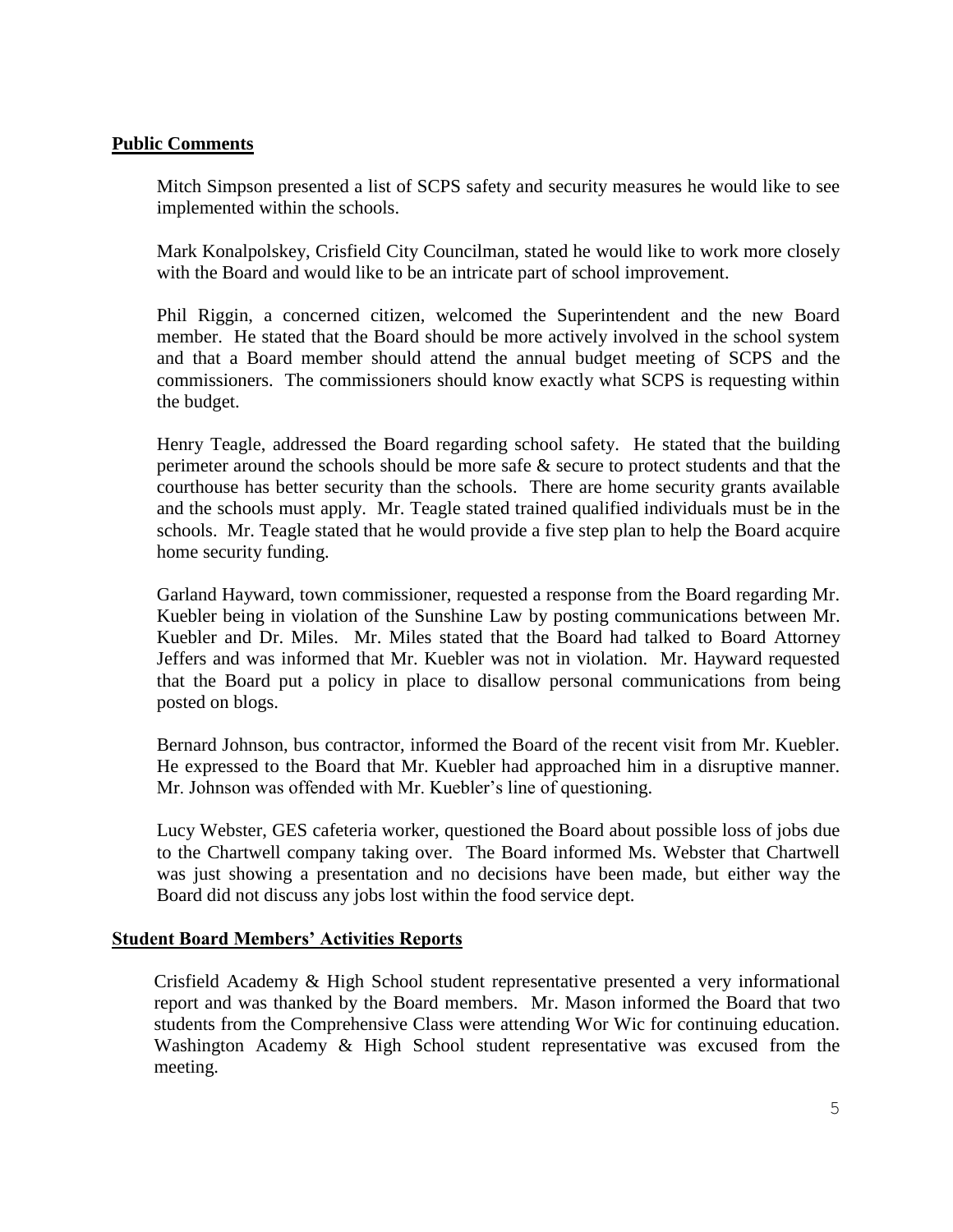### **OLD BUSINESS**

### **Job Descriptions**

Motion: Mr. Kuebler and seconded by General Sumpter to approve the revised job description for the Data Specialist Associate; unanimously carried

### **Policy #800-11, Parent Involvement**

Motion – Vice Chairman Wells and seconded by Ms. Green-Gale to approve revised policy #800-11, Parent Involvement; unanimously carried

Vice Chairman Wells exited the meeting at 7:45 p.m., due to illness.

### **NEW BUSINESS**

### **Curriculum & Instruction**

Ms. Hopkins showed a presentation on academic intervention. She stated that if a student does not pass common assessments extra assignments are given. Students who did not achieve a passing score on their Benchmarks are pulled out of class for reassessment. Tutoring and intervention is available during lunch. Biology Benchmark scores are low. Schools are tracking student success. Students who need additional assistance are separated into small groups within the classroom and done on a daily basis.

There is a Three Tier Cycle used in student achievement implementation. Tier 1 provides instruction and assessment to all students are involved. Students needing additional assistance are put in Tier 2. In Tier 2, formal assessments are given to all students and are used to put data together. Students are put into intervention classes and allowed to get tutoring at lunch. Tier 3 intervention is for students who have significant gaps in their achievement. Benchmark assessments do no determine if students are working at grade level. The number of students in Tier 1, Tier 2 and Tier 3 levels fluctuate daily depending on the students' test scores.

Mr. Kuebler requested additional information. He questioned the reason for the decline in students Reading scores when they enter SCPS. Student intervention and remediation is needed. Mr. Kuebler requested a detailed explanation as to why CHS and SIS Tier Levels are so low and what plans are being implemented to increase the scores. Mr. Kuebler requested the number of students in each Tier Group and data results.

### **Finance – Monthly Finance and Food Service Reports**

Mr. Blye presented the projected revenue and budget expenditures to the Board. The food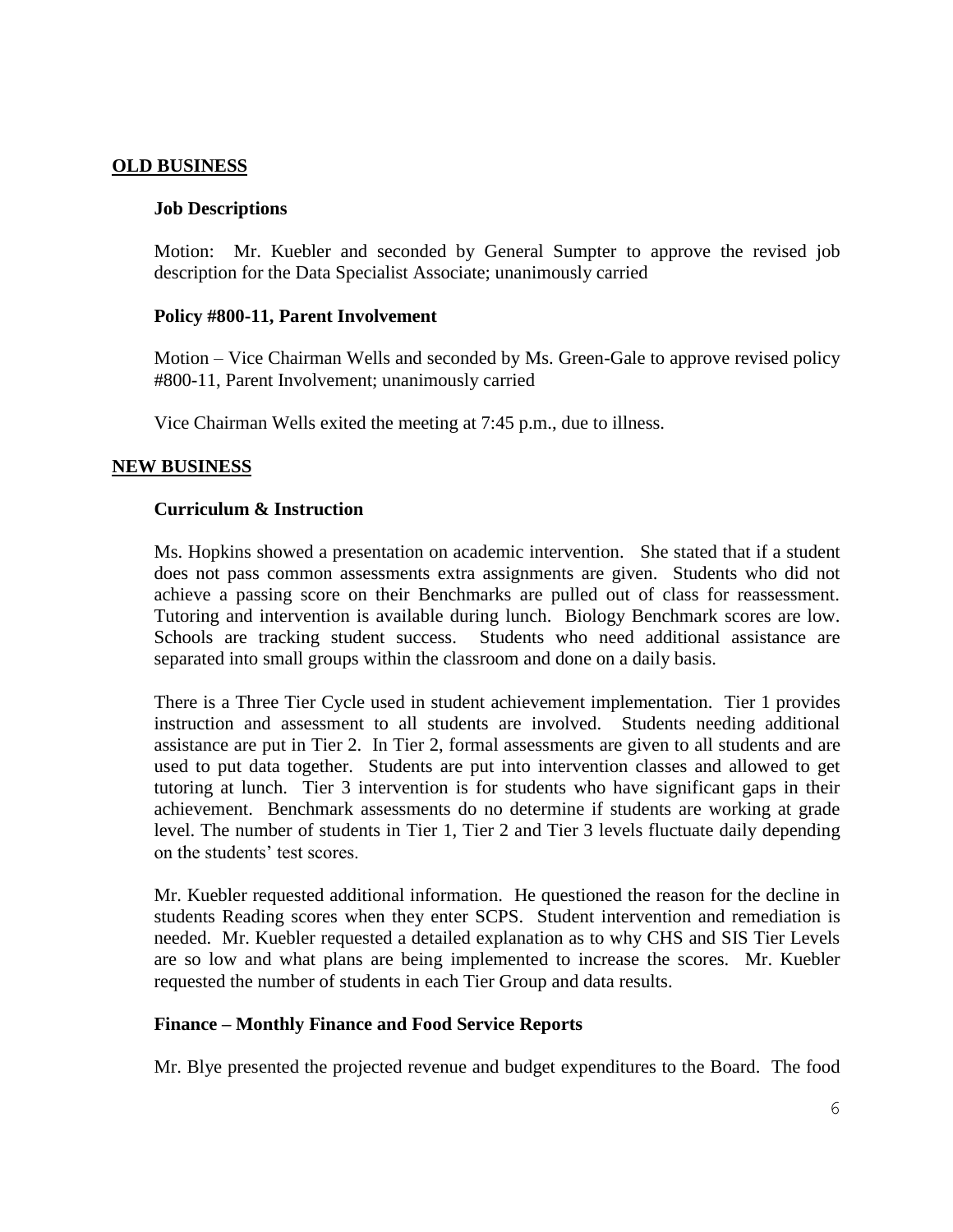service deficit is currently \$71,997.00. Mr. Kuebler expressed concern about the operating budget being overspent by what appears to be \$1.5 million. Mr. Blye stated that the over expenditure is due to the Food Service deficit.

Chairman Miles questioned the concern that schools had a shortage of textbooks. Due to the Secondary Supervisor being out sick, Mr. Blye was unable to answer that question.

Mr. Blye explained to the Board that the 2002 Legislative Audit projected future budget deficits.

The Board understood the Budget shortfall in regards to instructional costs but expressed concern about administrative costs. Mr. Kuebler questioned the purchase of new office furniture.

## **TGM Financial Audit Report**

Mr. Blye presented the TGM Financial Audit Report to the Board. The findings were SCPS is in compliance.

## **TGM Retirement Audit Report**

There were no findings to report

General Sumpter requested that Mr. Blye provide the county commissioners with a copy of the audit.

### **Special Education Report**

Ms. Johnson showed a presentation on the Special Education Program. Professional Development is being planned for teachers and principals to help improve Special Education Students' achievement. There are currently 435 students in the Special Education Program and 47 staff members. Of those 435 students, 48 are receiving speech/language therapy and 162 are receiving speech/language as a related service and 4 language pathologists. Ms. Johnson informed the Board that all paraprofessionals are highly qualified and all staff are required by Human Resources Department to have 48 hours of college credits and must have passed the para pro test. Beth Whitelock entered into the discussion confirming that all paraprofessionals were Highly Qualified.

Ms. Johnson explained the High Road Academy Program. This program is designed to meet the individualized academic and therapeutic needs of students with emotional/behavioral disabilities, autism spectrum disorder, intellectual disabilities and learning disabilities. Services are provided for students in grades  $K - 12$ . There are two classrooms, one for elementary and one for secondary. Each classroom holds 9 students each. The elementary class is filled and there is one opening in the secondary classroom.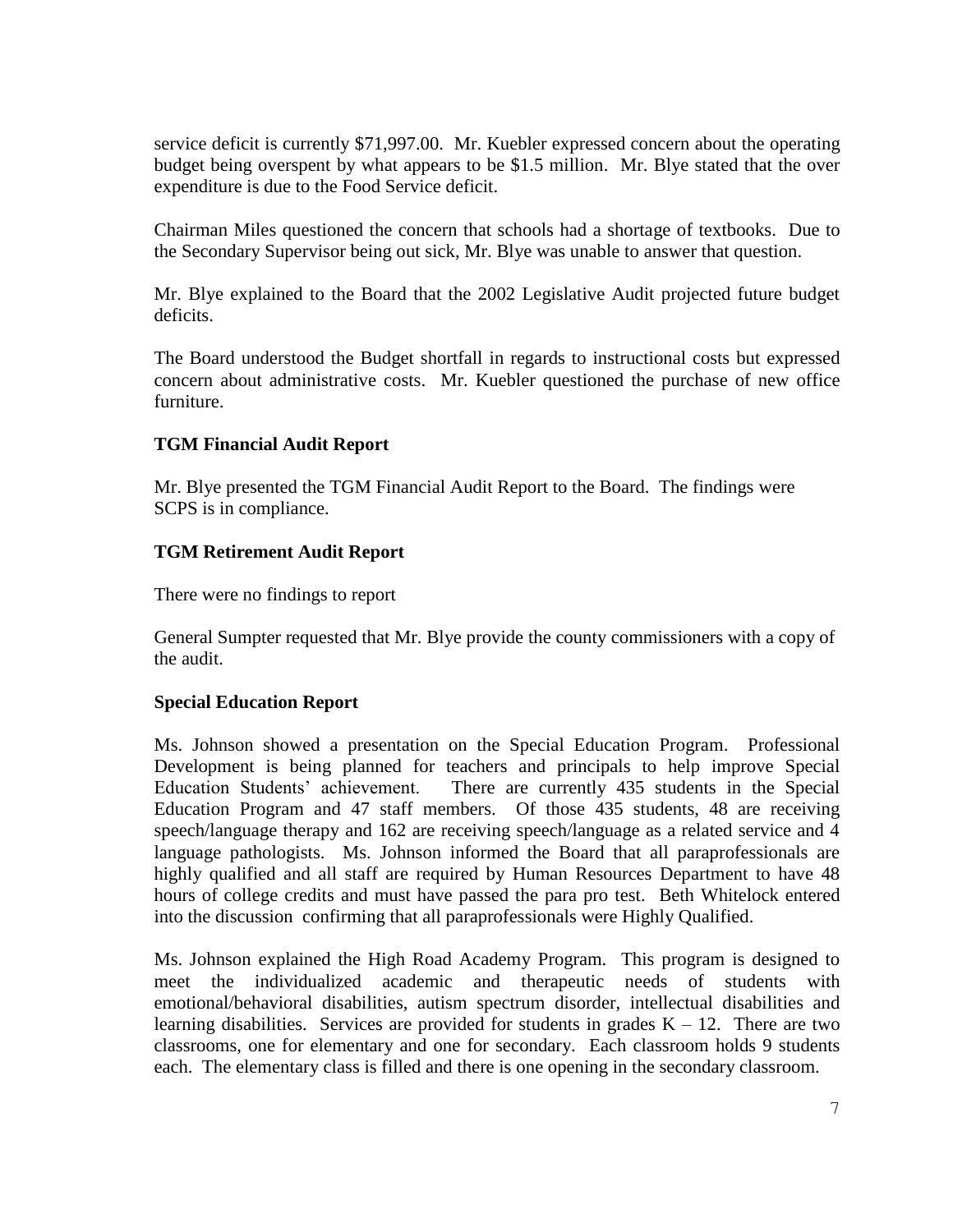Mr. Kuebler stated that more speech teachers are needed compared to the number of students receiving speech/language therapy and expressed concern that not all paraprofessionals in the comprehensive classrooms are Highly Qualified. Mr. Kuebler also stated that more licenses were needed to allow all Special Education students to use the Kutzwell Program.

Ms. Johnson informed the Board that professional development on the Kurtzweil Program was being implemented and that more site licenses were being planned for future purchasing. The Special Education Department is collaborating with the Maryland Association of Nonpublic Education Facilities (MANSEF) to bring more services and training to the staff here in Somerset County.

### **Student Services Report**

Ms. Carter provided an update on student attendance. Mr. Kuebler questioned the reason that SCPS students failed the State attendance rate for the high schools. Mr. Miles added that secondary attendance is a problem across the United States.

Ms. Carter informed the Board that the suspensions are from fighting and extreme classroom disrespect.

Mr. Kuebler requested additional information on developing a plan to solve the increase in the suspension rate. Ms. Carter will bring the information to the next regular Board meeting.

### **Policy #200-20, Travel and Transportation Reimbursement**

Motion – Mr. Kuebler and seconded by Ms. Green-Gale to approve revised Policy #200- 20, Travel and Transportation Reimbursement. The travel reimbursement has been changed to match the federal guidelines at a reimbursement rate of .565%. The vote carried unanimously.

### **Substitute Bus Driver Training Requests**

Motion – Mr. Kuebler and seconded by Ms. Green-Gale and passed to table Mr. Jefferson's substitute bus driver training request; unanimously carried.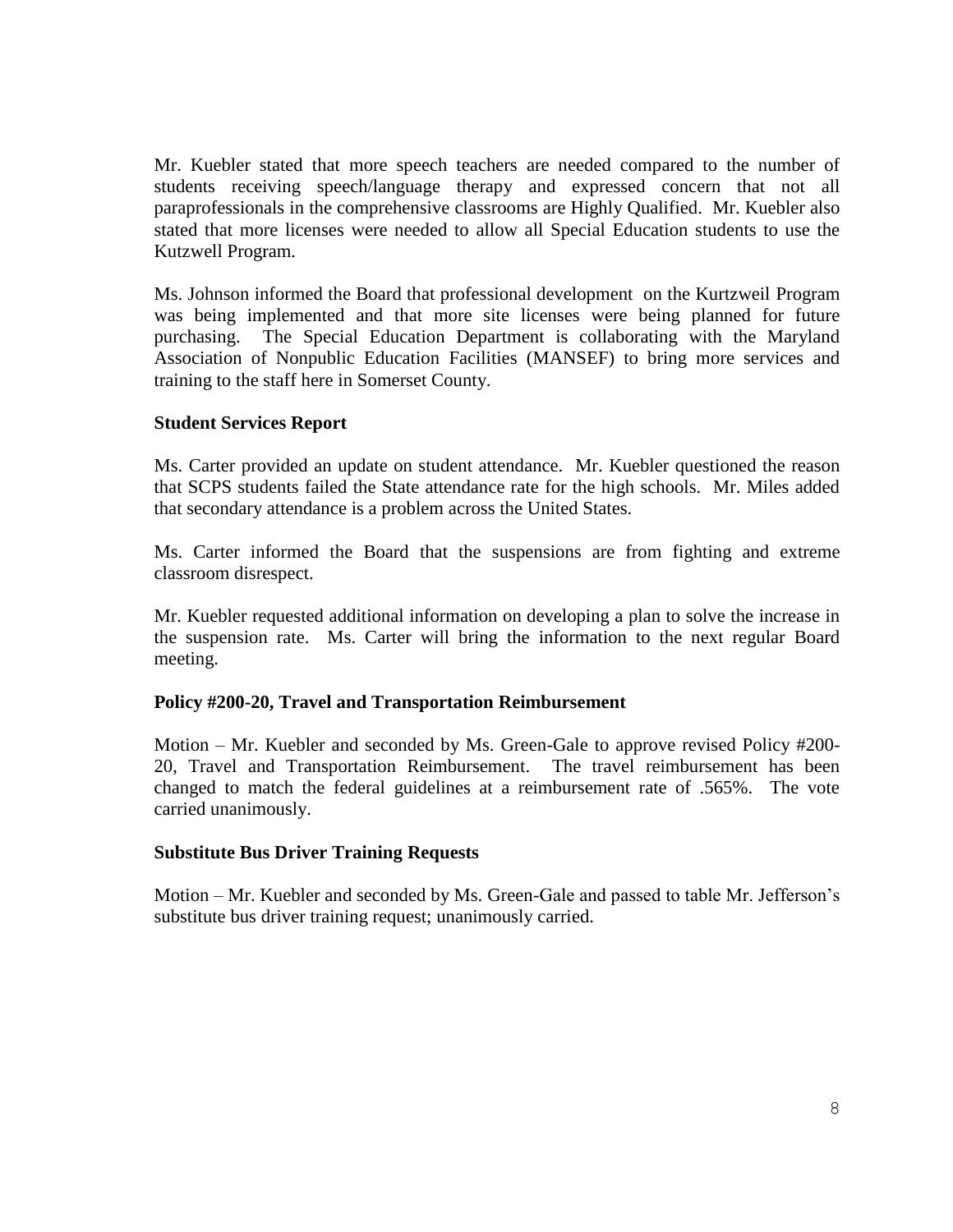# **Out of County Field Trip Request**

Motion – Mr. Kuebler and seconded by Ms. Green-Gale and passed to approve the SGA to attend the Student Government Leadership Training in Ocean City; unanimously carried

## **Human Resources**

## **New Hire, Retires, Resignations**

Motion: Mr. Kuebler and seconded by General Sumpter to approve the Human Resources report; unanimously carried.

### **Job Descriptions**

Ms. Whitelock presented the following job descriptions for the Board's review and study:

 $\triangleright$  Maintenance Courier and Custodial Trainer

Mr. Kuebler questioned the justification and time allotted for the individual in this position to complete the job and questioned the worthiness of the salary paid. Ms. Whitelock will get a more detailed draft of the job description.

## **Out of State Travel**

Ms. Whitelock presented the Board with the Out of State Travel Report.

# **AWD Wind Power Energy**

Motion – Mr. Kuebler and seconded by Mr. Sumpter and passed to deny the AWD Wind Energy Proposal; carried unanimously

### **Solar Power Purchase Agreement**

Dr. Miles presented the Solar Power Purchase Agreement for the Board's review and study. The Board will review purchase agreement with the Board Attorney.

Motion – Mr. Kuebler and seconded by Mr. Sumpter and passed to deny the Solar Power Purchase Agreement; unanimously carried

### **Somerset County Planning and Zoning**

Mr. Mark Konalpelsky addressed the Board with his concern that the 500 x 500 Solar Energy Panels would encroach the entire critical area of the Tawes Campus. He stated that the Solar Energy Panels would not be cost effective and the development would be built on